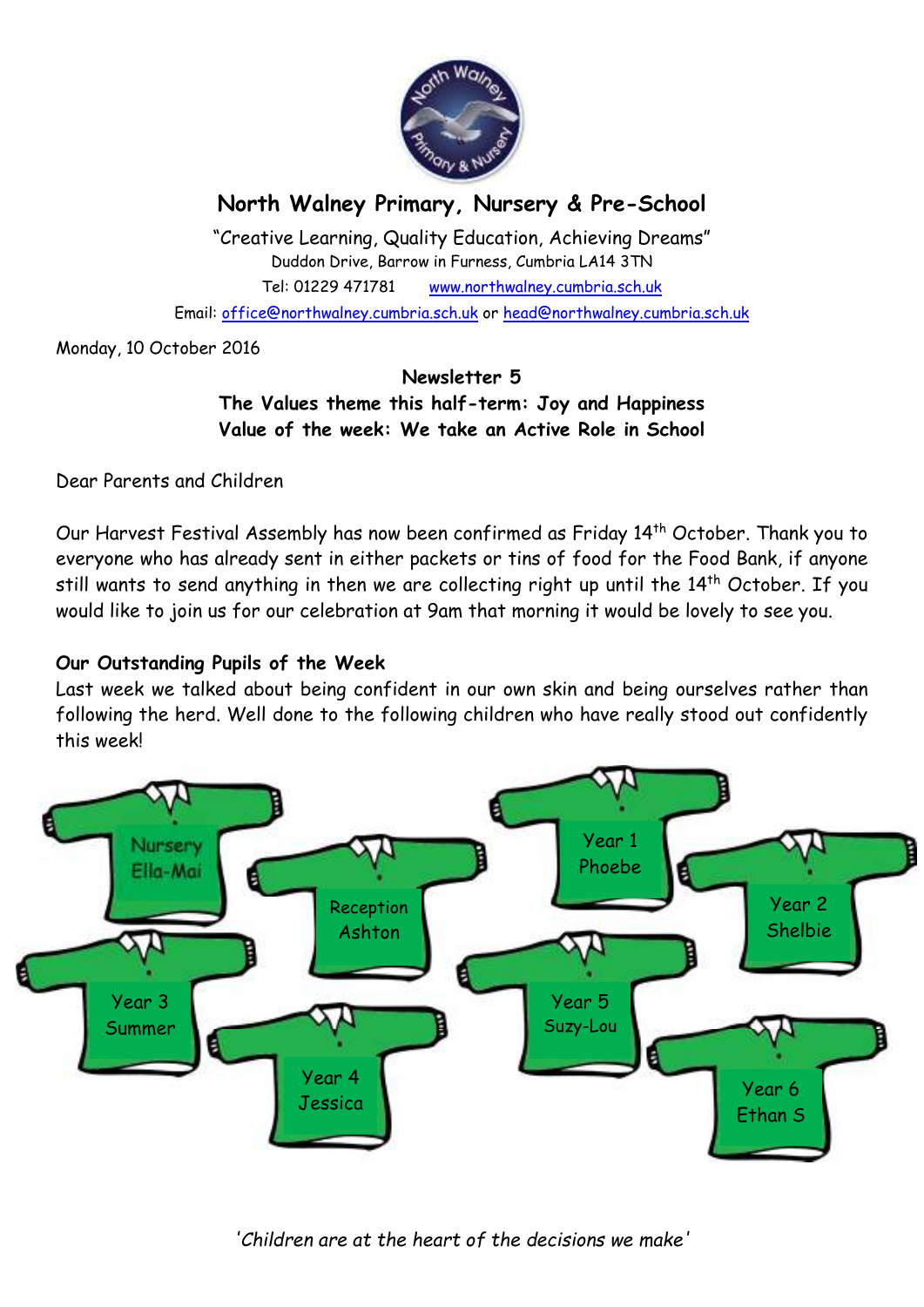

### **Be in school on time please!**

I am so pleased to announce that North Walney has been nominated for a Cumbria Sports Award for all of their hard work in football last year. Miss Mountford and two of the children from Year 6 last year will be going to the event at the Low Wood – how exciting!

### **STEM Day at Furness Academy**

A big thank you to Furness Academy for the STEM day last week – Year 5 and 6 loved it and really enjoyed all of the experiments they were involved in! It's great to have such a strong connection with local schools and colleges. Photographs are on the new school website and Twitter feed!





#### **New School Website and Twitter Feed**

We are delighted that the new school website is now available to everyone at www.northwalney.cumbria.sch.uk. It isn't totally finished yet but staff are putting new things on it daily. We also now have a Twitter Feed (@NorthWalneyPS) which gives parents an instant access to what we are doing in school or while we are on trips. We hope you enjoy both new ways of communication!

## **Packed Lunches**

Quick word on Packed Lunches. As you are aware there is a lot of attention nationally on providing children with a nutritious school dinner or a healthy packed lunch. To support the government's aims we would ask that children do not bring sweets or chocolate bars in their school lunch boxes or any kind of fizzy drink (including energy drinks). I know this could cause upset for the children, but we must keep trying to ensure they learn how to be as healthy as possible. Thank you.

Oh and please, if your child has a yoghurt, can you send a spoon in with it as we seem to have many school teaspoons disappearing at the moment!





#### **Flu Vaccinations**

Just a quick reminder that forms for this year's flu vaccination programme for Years 1, 2 and 3 need to be back before Friday 14th October please. This year the vaccine is in the form of a nasal spray.